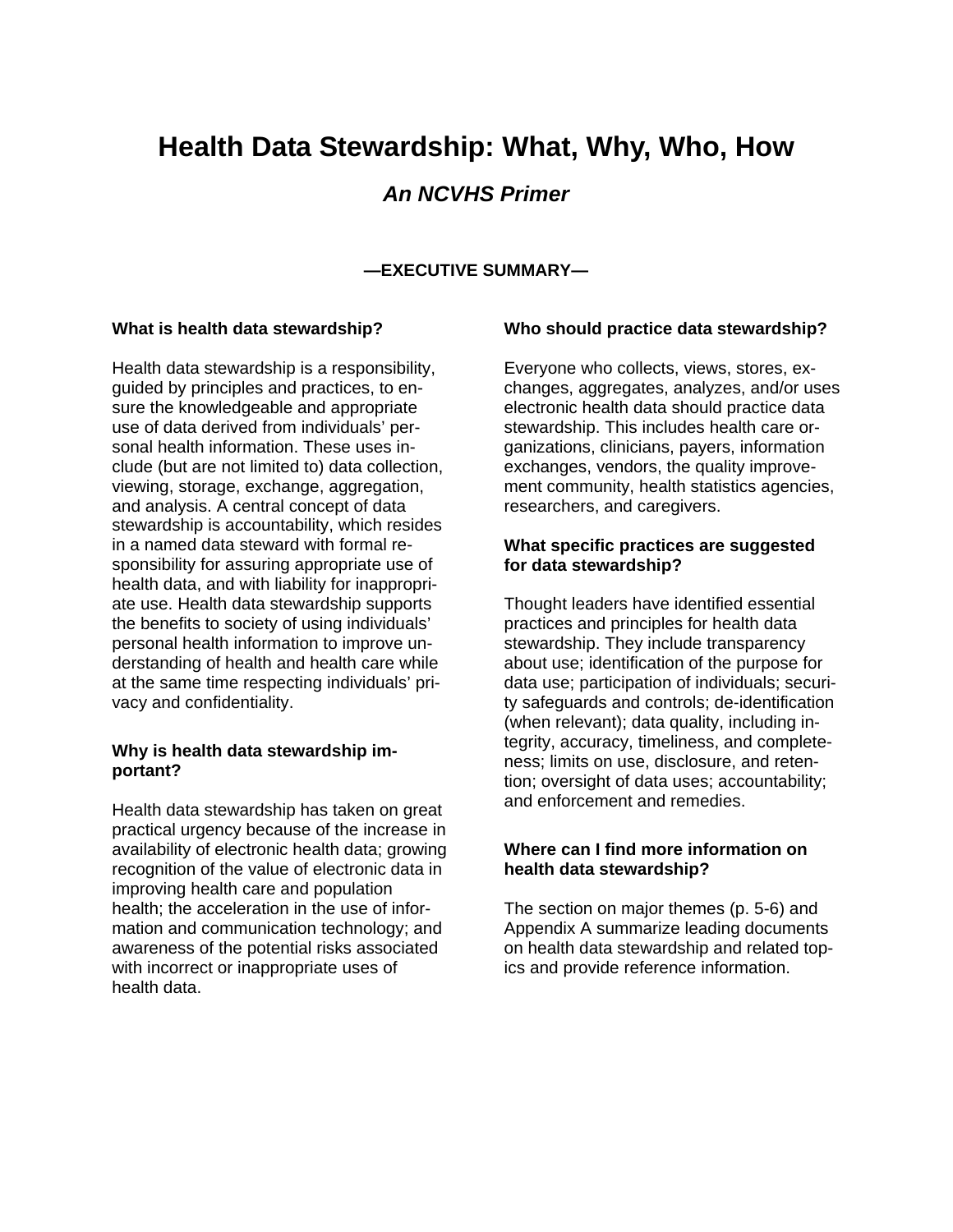## **Preface**

Today's health information technology offers powerful opportunities for benefit as well as potential for harm because of the ease it affords for the aggregation, use, and reuse of personal health data. To realize the potential benefits associated with data use without increasing the risk of harm, it is critically important that all persons and organizations with access to health data in health care, health statistics, research, and policy adhere to a set of agreed-upon data stewardship principles and practices. The principles are designed both to protect the rights and privacy of the persons whose data are involved, and to assure the quality and integrity of the data and their uses.

The National Committee on Vital and Health Statistics (NCVHS) is a Federal Advisory Committee that has advised the Department of Health and Human Services on health information policy since 1949. Current members are listed in Appendix B. In recent years, NCVHS has not only developed its own recommendations on data stewardship but also engaged in broader dialog on the subject with many other leaders and health policy makers. NCVHS created this primer to synthesize current thinking about how health data should be managed and to make this information widely available, along with references to the rich analytic and policy literature on the subject. The primer does not represent an endorsement of any positions except those of NCVHS.

This primer is intended for all those who need to understand data stewardship and how to practice it, including those who collect, view, store, exchange, aggregate, analyze, and/or use personal health data. The intended audience encompasses a broad spectrum that extends from visionaries establishing new directions in the health and health care industry to students entering relevant fields. Patients and research subjects who want to know how their personal health data should be managed also may find the primer useful.

Harry Reynolds Chairman, NCVHS September 2009



National Committee on Vital and Health Statistics (NCVHS) U.S. Department of Health and Human Services, Hyattsville, MD, September 2009.

Authors: Susan Baird Kanaan and Justine M. Carr, M.D.

NCVHS is the public advisory body on health information policy to the Secretary of Health and Human Services. NCVHS members in 2009 are listed on the back page. ncvhs.hhs.gov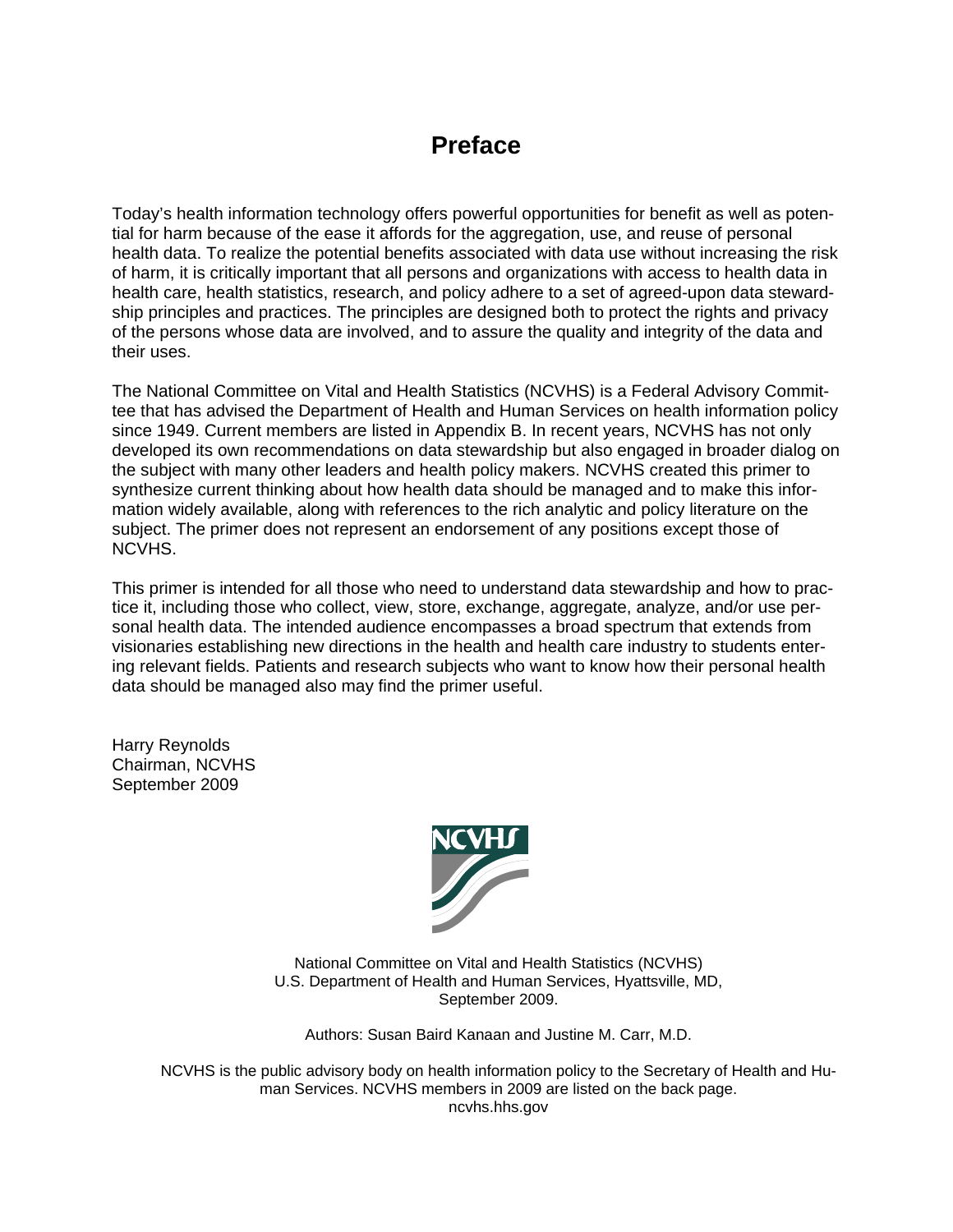# **Health Data Stewardship: What, Why, Who, How**

## *An NCVHS Primer*

Health information technology has the potential to improve the quality and affordability of health care, reduce medical errors, reduce health disparities, improve population health, increase prevention and coordination with community resources, and improve the continuity of care across health care settings. Yet the same technology that makes possible previously unimagined achievements also presents potential risks. These risks include not just outright misuses of personal information for private gain or to cause harm, but also the use or propagation of inaccurate or incomplete information or its transmission at the wrong time, to the wrong destination, or in the wrong transmission mode.

What can be done to ensure that personal health information is put to appropriate and beneficial uses and that misuses are prevented? *Data stewardship* is an important part of the answer. The fundamental tenet of data stewardship might be expressed as *Do unto the data of others as you would have others do unto yours.* While this may sound simple, how can it be accomplished?

This primer summarizes the major principles, practices, and resources associated with health data stewardship. It also points to resources that further elucidate how to use data responsibly. This information is important for clinicians, researchers, and policymakers. It is also relevant for patients and research subjects, to inform them about the appropriate management of their personal health data.



Figure 1 illustrates examples of sources, users, and uses of personal health data today.

**Figure 1**. Data sources, users, and uses. (Modified from *Foundation for eHealth Initiative, November 2004.)*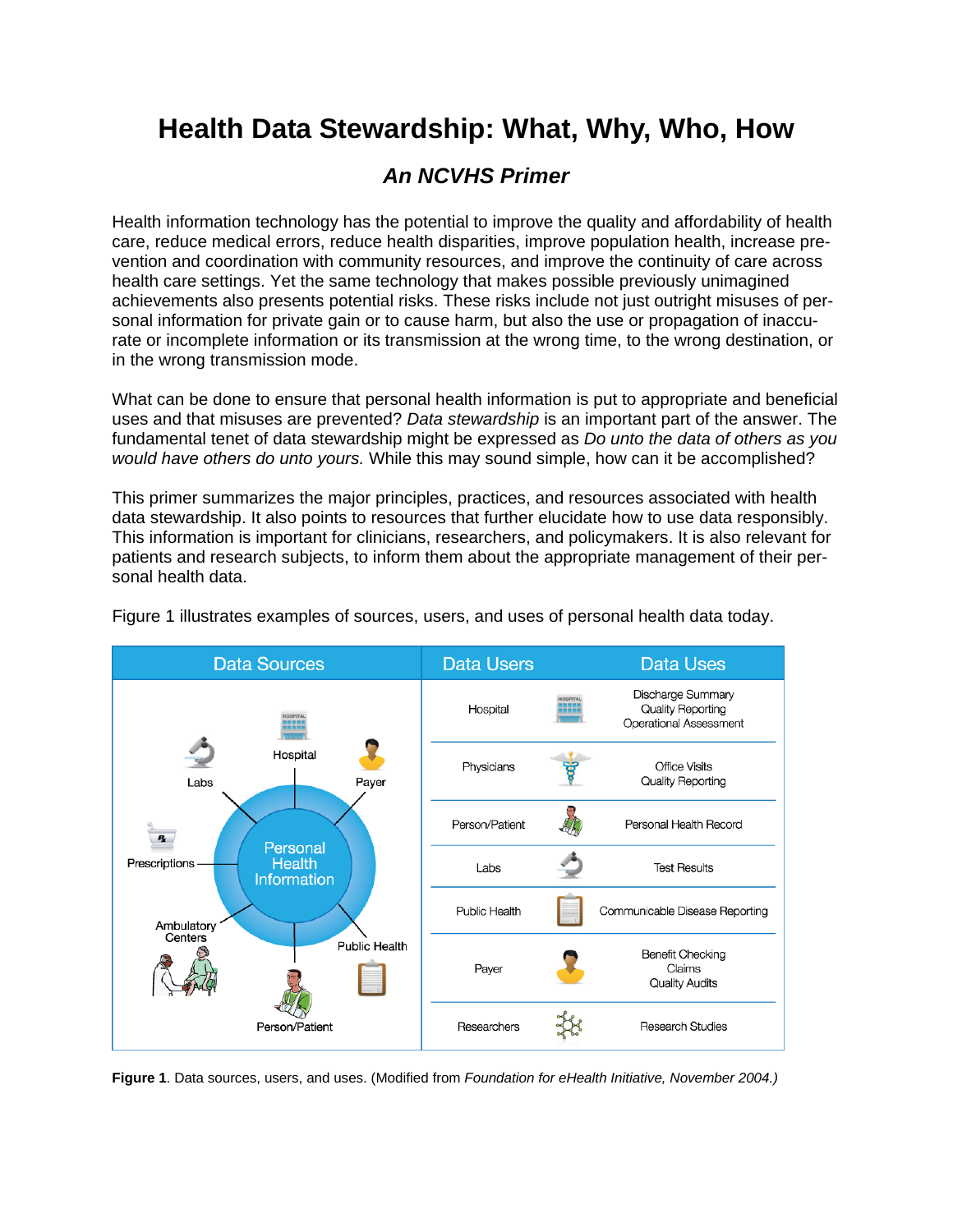## **What Is Health Data Stewardship, and Why Is It Important?**

The term *health data stewardship* refers to the responsibility of ensuring the appropriate use of personal health data. The purpose of stewardship is to realize the greatest possible benefit from the effective and appropriate use of data while minimizing the risk of harm. This is accomplished by strengthening the chain of trust and accountability through principles and practices that apply to collecting, viewing, storing, exchanging, aggregating, analyzing, and using data from individuals' personal health information. Data stewardship approaches and principles apply to the uses of both identified and de-identified data. Specific issues, solutions, and data flow may differ from setting to setting. However, a consistent component should be the presence of a *data steward* an overseer or guardian with final authority and accountability for appropriate use of health data*.* This may be a formal position or an assigned accountability.

Given the potential for both benefits and risks from the sharing and reuse of health data, consensus is building in the United States and beyond that everyone who touches individual health data for any purpose—health care, research, quality assessment, population health monitoring, payment, and more—must understand and practice data stewardship. Future assessments of health data usage are likely to look for stewardship mechanisms; and knowledgeable patients, families, and research subjects will expect these mechanisms to be in place and operating continuously.

## **Key Principles and Practices of Health Data Stewardship**

Several leading organizations and agencies, including the National Committee on Vital and Health Statistics (NCVHS), have been engaged in a robust public discussion over the last several years to refine the concept of data stewardship and develop the practical applications. Appendix A summarizes key documents and references that have emerged through that process. The principles and practices outlined in these documents can be grouped into four categories: individual rights; the responsibilities of the data steward; needed security safeguards and controls; and the accountability, enforcement, and remedies that should be in place.

## **1. Individual rights**

o Access for an individual to his/her own health data

*An individual has the right to know what is in his or her health records.*

o Opportunity to correct one's own data

 *Improving the accuracy of the data enhances health care and the utility of the data.*

o Transparency for the individual about the use(s) of his/her data

*Making an individual aware of what information exists and how it will be used builds trust. The individual should be notified in advance of policies, procedures, and technology, including what information will be shared under what circumstances.*

o Individual participation and consent for the use of the data

*Allowing an individual to make decisions about electronic exchange of his or her data also builds trust. The degree of choice may vary with the type of infor-*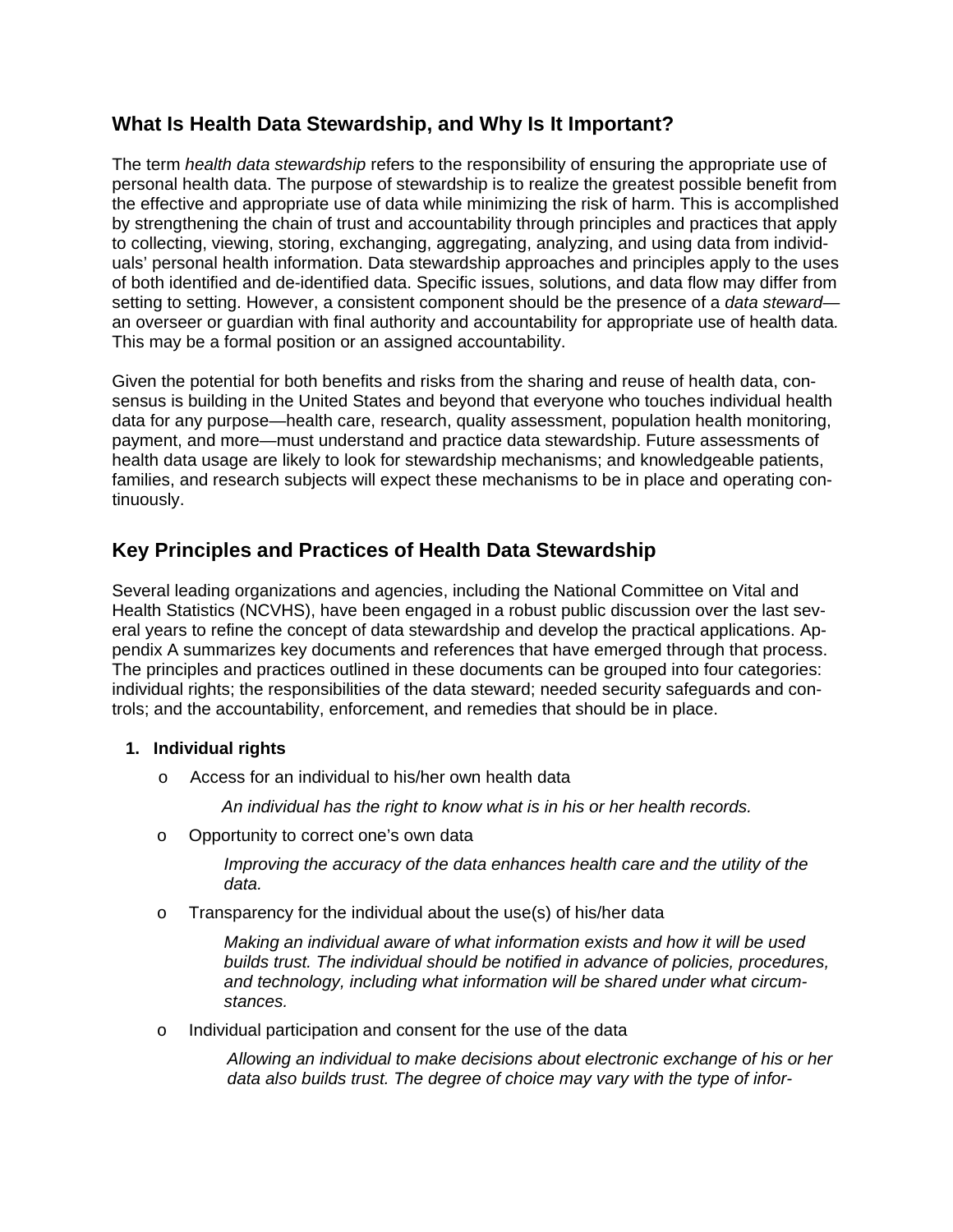*mation, the purpose of the exchange, applicable law, population health needs, and other factors.*

o Education

*In order to participate meaningfully, consumers should be educated about the principles and practices governing appropriate use of their health data and the potential benefits (and risks) of health data use for the public.*

o Other rights to privacy of personal health information as set forth in state and federal laws and regulations

#### **2. Responsibilities of the health data steward**

*Data stewardship requires the presence of a data steward in every organization that handles health data. This is either a formal position or an assigned accountability with responsibility for the following areas:* 

- Adherence to an appropriately determined set of privacy and confidentiality principles and practices
- Appropriate use of information from the standpoint of good statistical practices (such as by not implying cause and effect when the data only point to correlation)
- **EXECUTE:** Limits on use, disclosure and retention
- **If** Identification of the purpose for a specific use of the data
- Application of "minimum necessary" principles
- **•** Verification of receipt by the correct recipient, wherever possible
- Data de-identification (HIPAA-defined and beyond)
- Data quality, including integrity, accuracy, timeliness, and completeness

#### **3. Security safeguards and controls**

*To ensure the confidentiality, integrity, and availability of health data, data stewardship requires the implementation of administrative, technical and physical safeguards to protect the information and minimize the risks of unauthorized or inappropriate access, use, or disclosure.* 

#### **4. Accountability, enforcement, and remedies**

*Data stewardship requires policies that specify appropriate use and identify clear accountability. Mechanisms are needed for detection of failure to follow policy. When a failure occurs, consequences to the accountable party must be enforced, along with remediation for the individual whose data are involved.* 

## **Major Themes in an Evolving Discussion**

Use of data and understanding of how to implement data stewardship principles are developing in parallel with information technology and its applications. The concept of data stewardship and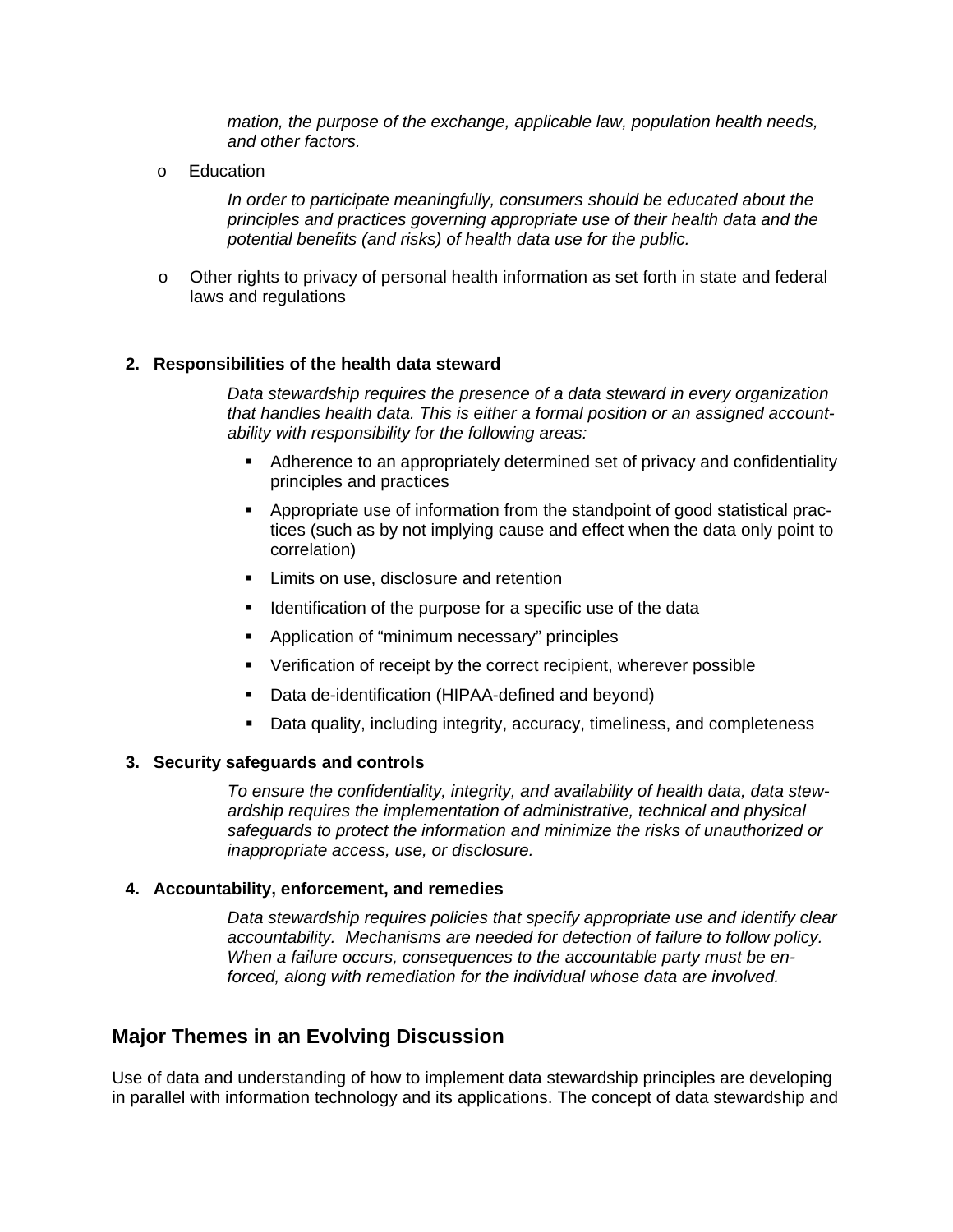role of the data steward emerged initially in the information management arena, where the focus was on improving data quality for effective decision-making. In the health care arena, the quickening pace of information technology use has heightened awareness of the importance of data stewardship for personal health data. This section briefly reviews key themes and participants in the evolving discussion of health data stewardship.

The passage in 1996 of the *Health Insurance Portability and Accountability Act (HIPAA)* resulted in a substantial increase in the number of electronic health care claims. HIPAA led to the *Privacy Rule* of 2001, which required entities that submit electronic claims to safeguard patients' health information<sup>[1](#page-10-0)</sup> by restricting access to it and seeking patient permission to disclose it in certain circumstances (outside treatment, payment or operations).

Starting in 2005, Connecting for Health, a public-private collaborative of the Markle Foundation, published *The Common Framework,* a collection of technical and policy documents to help health information networks share information while protecting privacy and allowing for local autonomy and innovation. $2,3$  $2,3$  $2,3$ 

The quality improvement community has generated a significant literature through its thoughtful examination of ways to balance health care quality improvement efforts with protection of patients' privacy and other rights.[4](#page-10-3) The absence of consensus on a good strategy for de-identifying and aggregating data is a major issue for quality improvement, as it is for much public health work and research.

In recent years, these themes of privacy and security, quality improvement, and appropriate and effective data use converged in a series of inquiries into national policy and governance. One stimulus was a 2005 Institute of Medicine report on performance measurement that called for a National Quality Coordination Board.<sup>[5](#page-10-4)</sup> In that context, the AQA put forward a 2006 proposal for a "national health data stewardship entity" (NHDSE).[6](#page-10-5) Drawing on the AQA's work, the U.S. Agency for Healthcare Research and Quality (AHRQ) issued a Request for Information in mid-2007, asking for comments and inviting broad stakeholder discussion about the idea of establishing an NHDSE.[7](#page-10-6) AHRQ received 136 responses, which showed a relatively even split be-tween those favoring and opposing the idea.<sup>[8](#page-10-7)</sup>

The National Committee on Vital and Health Statistics also has helped advance the thinking about national health data stewardship policy. The Office of the National Coordinator (ONC) asked NCVHS to develop a stewardship framework for all uses of health data. The Committee submitted a report and recommendations to the Secretary in late 2007, based on input from 75 stakeholders and a large volume of written testimony.<sup>[9](#page-10-8)</sup> In the report, NCVHS stresses the need to strengthen the HIPAA Privacy Rule and Business Associate agreements. It also raises concerns about areas not regulated by HIPAA, including the definition and oversight of de-identified data and the uses of individually identifiable health data by non-HIPAA covered entities.

The American Medical Informatics Association (AMIA) also was working on data stewardship during the same period. AMIA convened a panel of experts in 2007 to consider a national framework for health data use, particularly aggregated data. The meeting led to publication of an AMIA white paper in late 2008.<sup>[10](#page-10-9)</sup> The white paper discusses the following stewardship principles for the management of health information: accountability, transparency, notice to patients, patient consent, permitted uses and disclosures, enforcement and remedies, plus several technical factors. The AMIA paper also provides useful references to 25 source documents.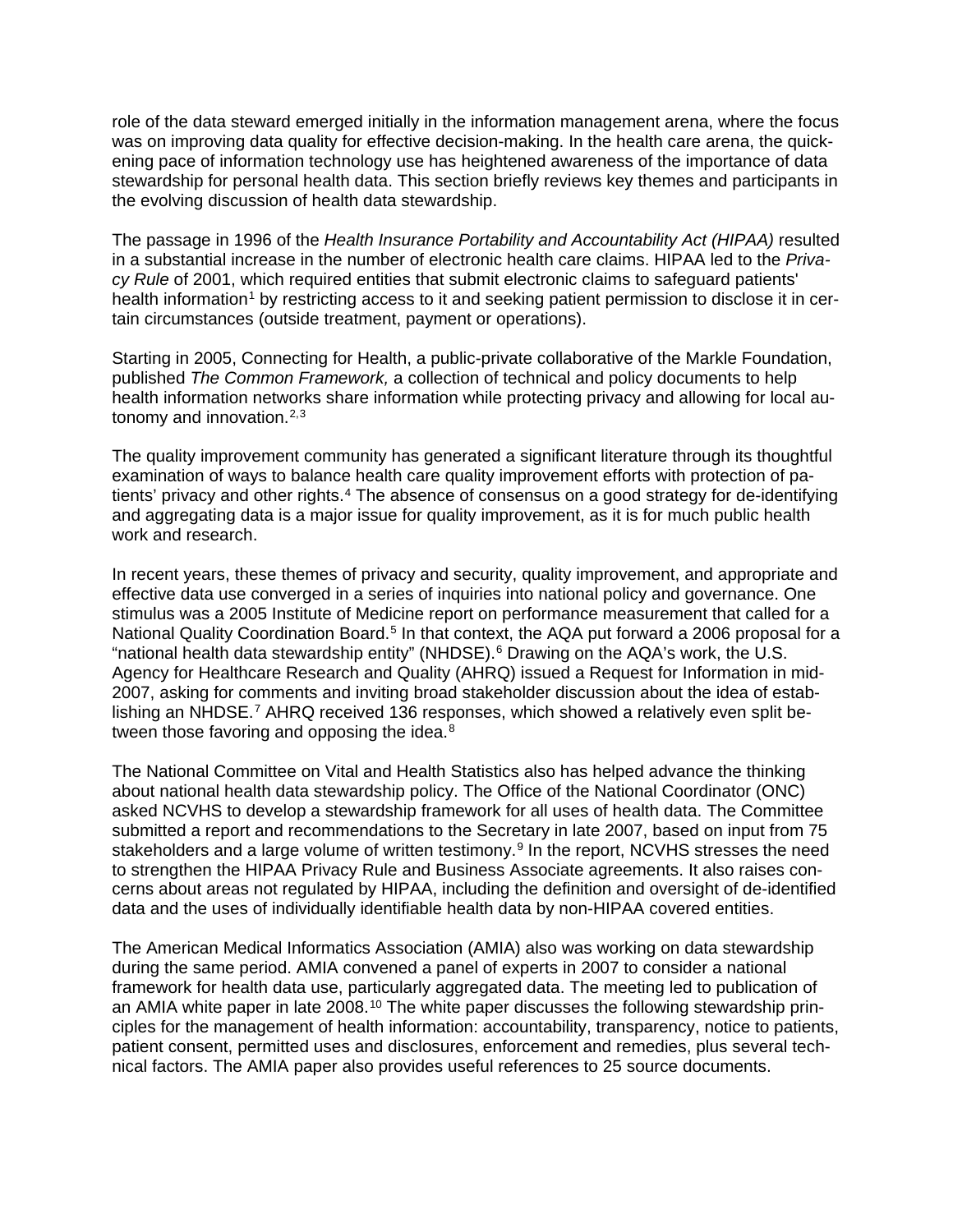In September 2008, the Center for Democracy and Technology (CDT) and the Health Privacy Project sponsored a full-day symposium with thought leaders on the topic of de-identified data. CDT subsequently released a white paper on the topic. (See Appendix A.)

The DHHS Office of the National Coordinator for Health Information Technology (ONC) released a Privacy and Security Framework for electronic health information exchange in Decem-ber 2008.<sup>[11](#page-11-0)</sup> Then in early 2009, the American Recovery and Reinvestment Act (ARRA) amended and extended HIPAA. The ARRA calls for the creation of a position of Chief Privacy Officer in ONC to advise the National Coordinator on issues of privacy, security, and health data stewardship. The Act also calls for a strengthening of the oversight and accountability of data use by the business associates of covered entities.

The matrix in Appendix A provides brief summaries of the analysis and recommendations of leading organizations concerning data stewardship and related topics. It is followed by notes and references on specific aspects of data stewardship, including several NCVHS reports and recommendations on related subjects.

## **Summary**

There is wide agreement about the absolute necessity of making data stewardship a constant thread in all uses of individuals' health information for any and every purpose, including delivery of medical care. Data stewardship is the responsibility of everyone who collects, views, stores, exchanges, aggregates, analyzes, and/or uses electronic health data. The principles of data stewardship are now well established; the work of translating them into practice will continue to evolve as the urgency of data stewardship grows ever greater in the future.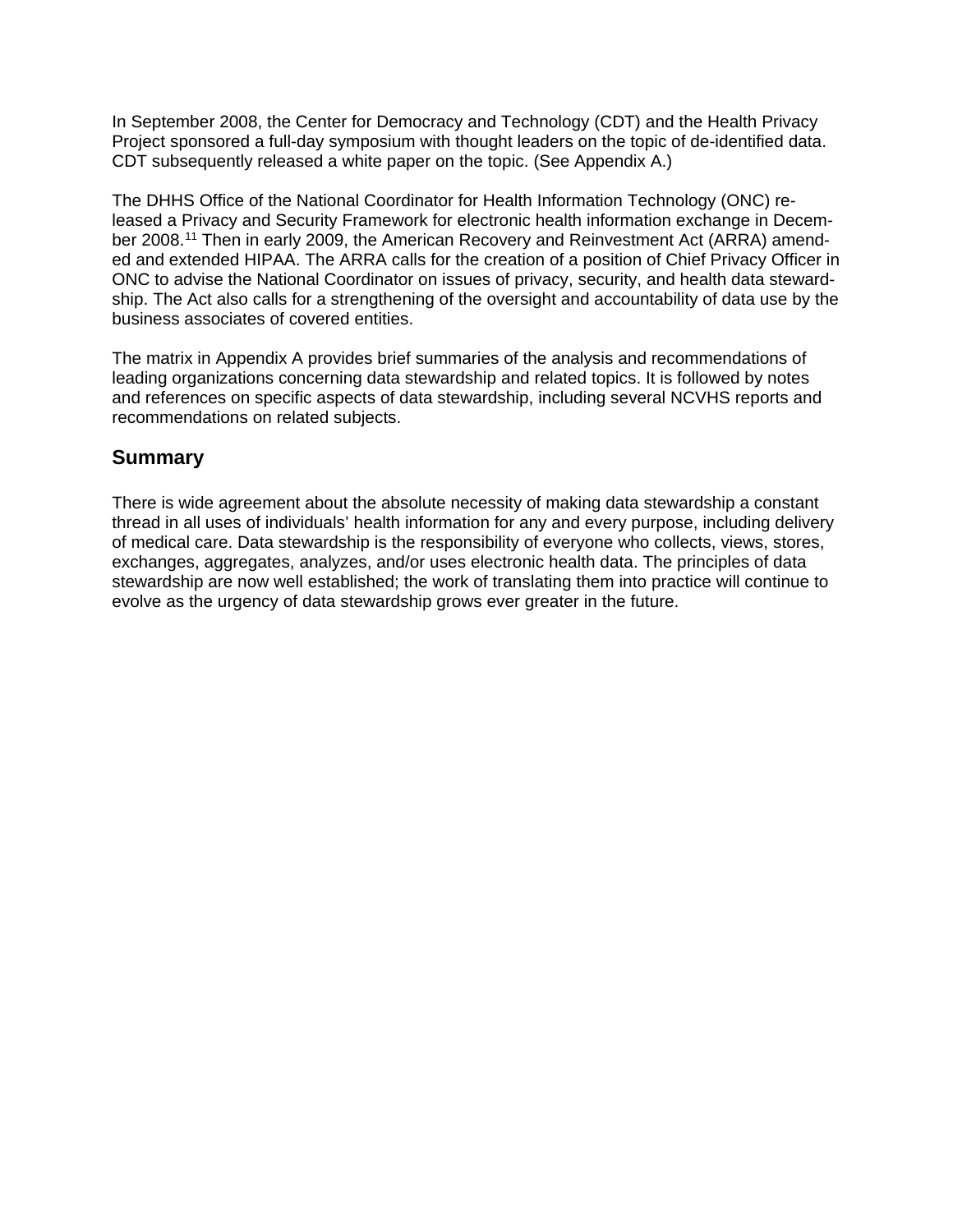## **Appendix A. Resources on Health Data Stewardship, 1996-2009**

| Organization                                 | Title, date                                                                                       | <b>Description</b>                                                                                                                                                                                                                                                                                                                                                                                                                                                                                                                                                                                                                                                                  |
|----------------------------------------------|---------------------------------------------------------------------------------------------------|-------------------------------------------------------------------------------------------------------------------------------------------------------------------------------------------------------------------------------------------------------------------------------------------------------------------------------------------------------------------------------------------------------------------------------------------------------------------------------------------------------------------------------------------------------------------------------------------------------------------------------------------------------------------------------------|
| <b>US Congress</b><br>and DHHS               | <b>HIPAA Privacy Rule (2001)</b><br>2009 American Recovery and Re-<br>investment Act (ARRA, 2009) | The 2001 HIPAA Privacy Rule provides an initial set of<br>rules for protecting privacy in the context of using and<br>exchanging health data. In the 2009 ARRA, Congress<br>expands HIPAA's definition of covered entities and calls<br>for ONC to appoint a chief privacy officer to advise on<br>privacy, security, and data stewardship of electronic<br>health information.                                                                                                                                                                                                                                                                                                     |
| Connecting for<br>Health                     | <b>Common Framework</b><br>$(2005 \& \text{ff.})$                                                 | Helps health information networks to share information<br>among their members and nationwide while protecting<br>privacy and allowing for local autonomy and innovation.<br>Consists of a set of 17 mutually-reinforcing technical<br>documents and specifications, testing interfaces, code,<br>privacy and security policies, and model contract lan-<br>guage. Developed by experts in information technology,<br>health privacy law, and policy; has been tested since<br>mid-2005.                                                                                                                                                                                             |
| Institute of Med-<br>icine                   | Report, Performance Measure-<br>ment: Accelerating Improvement<br>(12/05)                         | Acknowledges the progress in developing performance<br>measures, but expresses concern about the duplication,<br>gaps, and multiple independent reporting systems that<br>are resulting from independent voluntary initiatives. En-<br>dorses a starter set of evidence-based measures<br>acknowledged by major stakeholder groups. Also rec-<br>ommends formation of an independent National Quality<br>Coordination Board within DHHS to set goals, designate<br>or develop measures, ensure an adequate data reposi-<br>tory system, identify a research agenda, and evaluate.                                                                                                   |
| <b>AQA</b><br>Data Aggrega-<br>tion Workshop | Statement, National Health Data<br><b>Stewardship Entity</b><br>(4/06)                            | In response to the IOM report on performance meas-<br>urement, recommends that "a public/private entity have<br>primary responsibility of setting uniform operating rules<br>and standards for sharing and aggregating quality and<br>efficiency data." Proposes a mission, precepts, a scope<br>of work, and next steps for such an entity. Also de-<br>scribes an AQA pilot project in six named sites "to ex-<br>plore approaches that measure individual physician,<br>group, and system performance; aggregate data; and<br>generate reports" Promises by the end of 2006 to<br>make recommendations about what entities could fulfill<br>the work described in this document. |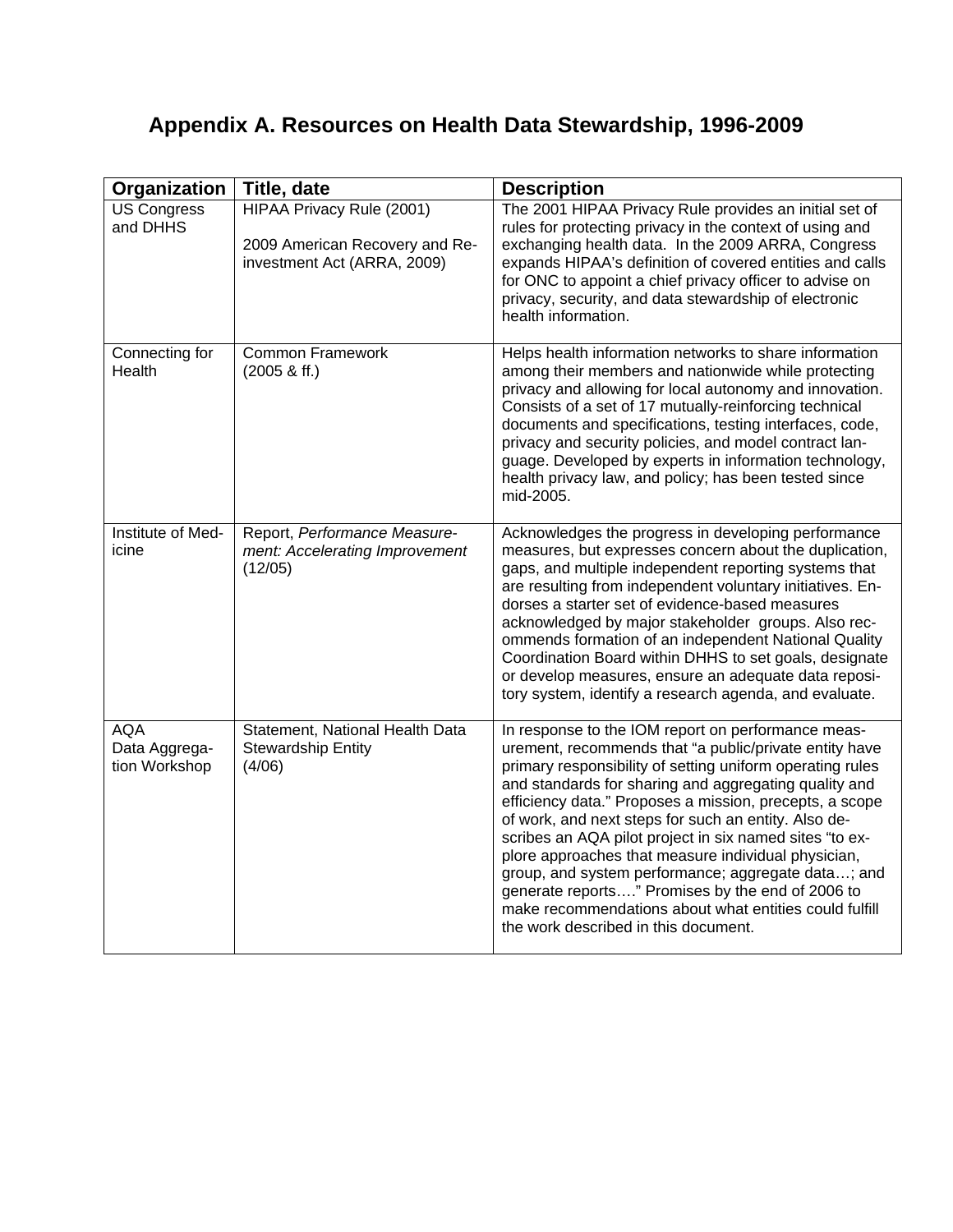| Organization                                                           | Title, date                                                                                                                                                                                                                                                 | <b>Description</b>                                                                                                                                                                                                                                                                                                                                                                                                                                                                                                                                                                                                                                                                                                                                                                                                |
|------------------------------------------------------------------------|-------------------------------------------------------------------------------------------------------------------------------------------------------------------------------------------------------------------------------------------------------------|-------------------------------------------------------------------------------------------------------------------------------------------------------------------------------------------------------------------------------------------------------------------------------------------------------------------------------------------------------------------------------------------------------------------------------------------------------------------------------------------------------------------------------------------------------------------------------------------------------------------------------------------------------------------------------------------------------------------------------------------------------------------------------------------------------------------|
| Agency for<br>Healthcare Re-<br>search and<br>Quality<br>(AHRQ)        | Request for Information on a Na-<br>tional Health Data Stewardship<br>Entity<br>(6/4/07)                                                                                                                                                                    | Acknowledges the growing demand for health care data<br>and the question of responsibility for safeguarding the<br>data, and proposes formation of "a public-private nation-<br>al health care data stewardship organization (NHDSE).<br>Using the AQA's descriptions, asks for stakeholder re-<br>sponses to 25 questions about the need for such an en-<br>tity; roles, responsibilities, relationships; challenges and<br>risks; key stakeholders; governance models; funding;<br>priorities; and more. AHRQ received 136 responses, 24<br>from organizations and 112 from individuals. They were<br>about equally divided in favor of and against the idea of<br>a national health data stewardship entity. The responses<br>in their entirety and a summary of responses are posted<br>on the AHRQ Website.  |
| National Com-<br>mittee on Vital<br>and Health Sta-<br>tistics (NCVHS) | Letter and Report, Enhanced Pro-<br>tections for Uses of Health Data: A<br>Stewardship Framework for "Sec-<br>ondary Uses" of Electronically Col-<br>lected and Transmitted Health Da-<br>ta<br>(12/07)<br><b>Summary for Policy Makers</b><br>(April 2008) | Developed at the request of ONC, based on testimony<br>and comments from 75 stakeholders; focused on na-<br>tional policy. Offers guiding principles and "considera-<br>tions" for data stewardship; summarizes the major<br>themes in the testimony, including HIPAA applications<br>and limitations; and makes recommendations in 9 areas<br>including chain of trust within HIPAA, transparency, indi-<br>vidual participation and control, de-identification, securi-<br>ty, data quality and integrity, oversight for specific uses,<br>transition to the NHIN, and the need for additional priva-<br>cy protections. (Also see other relevant NCVHS reports,<br>listed below. <sup>12</sup> )                                                                                                               |
| American Medi-<br>cal Informatics<br>Association<br>(AMIA)             | White paper, Advancing the<br>Framework: Use of Health Data-<br>A Report of a Working Confer-<br>ence, by M. Bloomrosen and D.<br>Detmer<br>(Nov/Dec 08)                                                                                                    | Focuses on the need for a national framework for health<br>data use to guide national policy and practice. Summa-<br>rizes the discussions of expert panels in 2006 and 2007<br>on data stewardship as "a key building block in national<br>framework." Urges stakeholders "to deepen their under-<br>standing of data stewardship principles" and identifies 7<br>principles for managing health information. Discusses<br>terminology issues and the genesis of AMIA's emphasis<br>on stewardship, with particular attention to issues related<br>to the reuse of data for multiple purposes. Reviews the<br>contributions of key policymaking groups and stakehold-<br>ers in the U.S. and Europe. Proposes a taxonomy on<br>dimensions of data use and a framework tool to assess<br>the status of data uses. |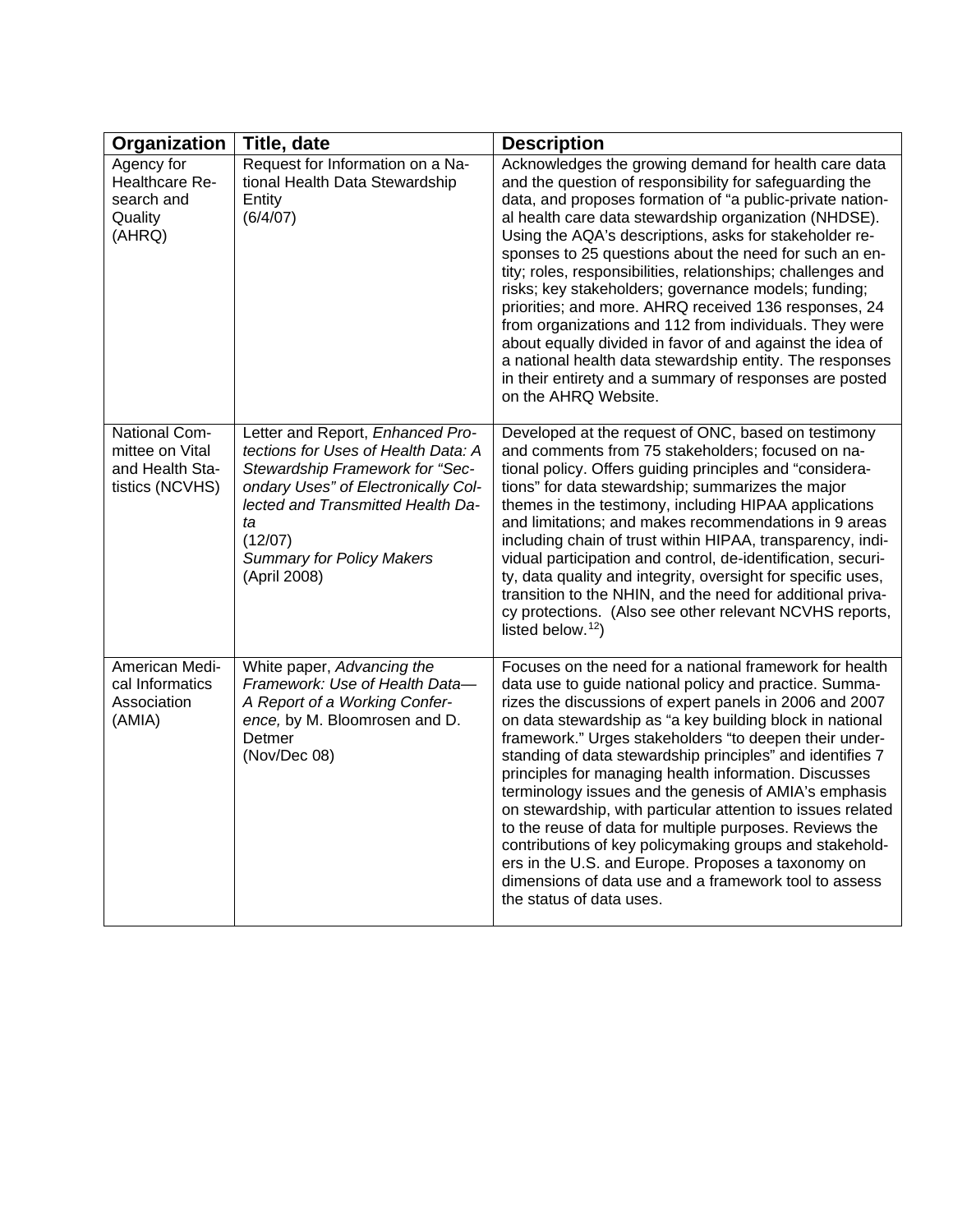| American<br>Health Infor-<br>mation Man-<br>agement Asso-<br>ciation (AHIMA)                    | Statement on Data Stewardship<br>November 2008                                                                                                               | Sets forth four major objectives and action steps. Objec-<br>tives include: 1. Identify and authorize a partnership of<br>stakeholders that will establish national coordination in a<br>transparent process with other entities to set uniform<br>rules and the requirements for principles of data stew-<br>ardship to achieve uniformity and consistency of data.<br>2. Increase transparency in the operation and manage-<br>ment of data access, use, and control. Individuals should<br>have the opportunity to be informed of all potential uses<br>of their health data. 3. Establish coordinated objectives<br>at the federal, state, and local levels to improve data<br>collection and use efficiencies and reduce the burden of<br>cost. 4. Enable an effective method for the standardized<br>release of data to approved agencies and organizations<br>as permitted by law. |
|-------------------------------------------------------------------------------------------------|--------------------------------------------------------------------------------------------------------------------------------------------------------------|-------------------------------------------------------------------------------------------------------------------------------------------------------------------------------------------------------------------------------------------------------------------------------------------------------------------------------------------------------------------------------------------------------------------------------------------------------------------------------------------------------------------------------------------------------------------------------------------------------------------------------------------------------------------------------------------------------------------------------------------------------------------------------------------------------------------------------------------------------------------------------------------|
| Office of the<br>National Coor-<br>dinator for<br>Health Infor-<br>mation Tech-<br>nology (ONC) | White Paper, Nationwide Privacy<br>and Security Framework for Elec-<br>tronic Exchange of Individually<br>Identifiable Health Information<br>(December 2008) | Principles for a "single consistent approach to address<br>privacy and security challenges related to electronic<br>health information exchange through a network for all<br>persons, regardless of the legal framework that may ap-<br>ply to a particular organization." Elaborates eight princi-<br>ples addressing: individual access; correction; openness<br>and transparency; individual choice; collection, use and<br>disclosure limitation; data quality and integrity; safe-<br>guards; and accountability.                                                                                                                                                                                                                                                                                                                                                                    |
| Center for De-<br>mocracy and<br>Technology<br>(CDT)                                            | White Paper, Encouraging the Use<br>of, and Rethinking Protections for<br>De-Identified (and "Anonymized")<br>Health Data. (June 2009)                       | Addresses the limitations of the HIPAA Privacy Rule in<br>the face of technological innovations. Argues in favor of<br>"strengthening the current de-identification standard,<br>setting different levels of anonymization for different us-<br>es of data, requiring greater accountability for re-<br>identification, and enforcing existing policies that are<br>designed to place limits on the amount of data that can<br>be collected and retained."                                                                                                                                                                                                                                                                                                                                                                                                                                |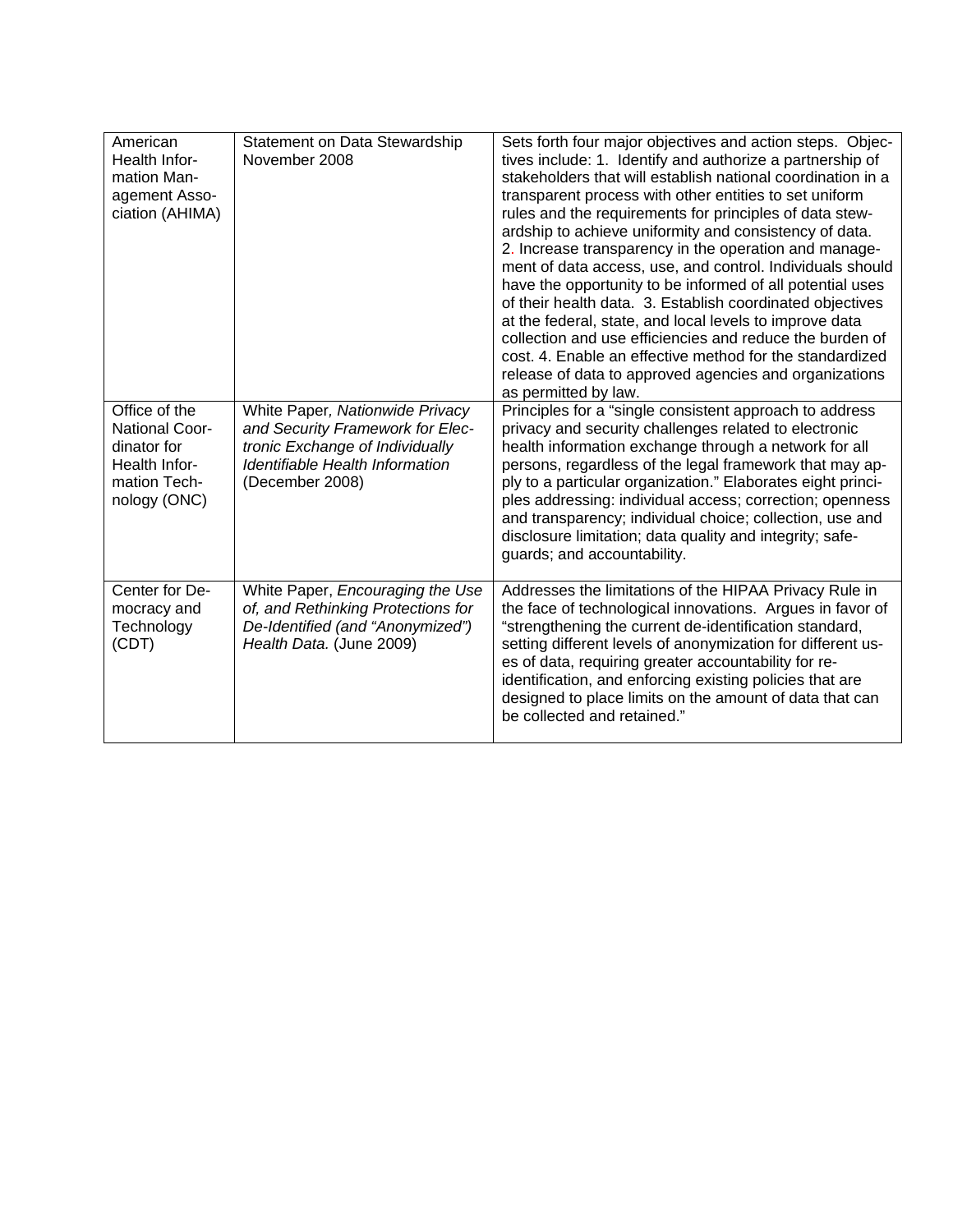## **Appendix B. NCVHS Members and Executive Staff**\*

<span id="page-10-4"></span>Harry Reynolds, Chair Blue Cross Blue Shield of North Carolina

Jeffrey S. Blair, MBA Lovelace Clinic Foundation

<span id="page-10-5"></span>Justine M. Carr, MD Caritas Christi Healthcare

<span id="page-10-7"></span><span id="page-10-6"></span>Leslie Pickering Francis, JD, PhD University of Utah

Larry A. Green, MD University of Colorado

Mark C. Hornbrook, PhD Kaiser Permanente Northwest

<span id="page-10-8"></span>John P. Houston, JD University of Pittsburgh School of Medicine

<span id="page-10-9"></span>Garland Land, MPH Natl. Assn. for Public Health Statistics & Information Systems

Carol J. McCall, FSA, MAAA Humana

Blackford Middleton, MD, MPH, MSc Partners Healthcare

J. Marc Overhage, MD, PhD Regenstrief Institute, Inc.

Sallie Milam, JD West Virginia State Government

William J. Scanlon, PhD Health Policy Research & Development

Donald M. Steinwachs, PhD The Johns Hopkins University

Walter G. Suarez, MD, MPH Institute for HIPAA/HIT Education & Research

Paul C. Tang, MD Palo Alto Medical Foundation

Judith Warren, PhD, RN University of Kansas

## **Executive Staff**

James Scanlon DHHS Office of the Asst. Secretary for Planning & Evaluation

Marjorie S. Greenberg National Center for Health Statistics/CDC

*\*As of July 31, 2009*

## <span id="page-10-0"></span>**NOTES**

j

<span id="page-10-3"></span>4 Notable recent examples:

<sup>&</sup>lt;sup>1</sup> Also referred to as protected health information or PHI.

<span id="page-10-1"></span><sup>2</sup> <http://www.connectingforhealth.org/commonframework/>

<span id="page-10-2"></span><sup>3</sup> See also the eHealth Code of Ethics, a framework developed by the Internet Healthcare Coalition for an e-Health ethics summit held in Washington, DC, Jan 31 - Feb 2, 2000. *Journal of Medical Internet Research,* 2000.<http://www.jmir.org/2000/2/e9/>